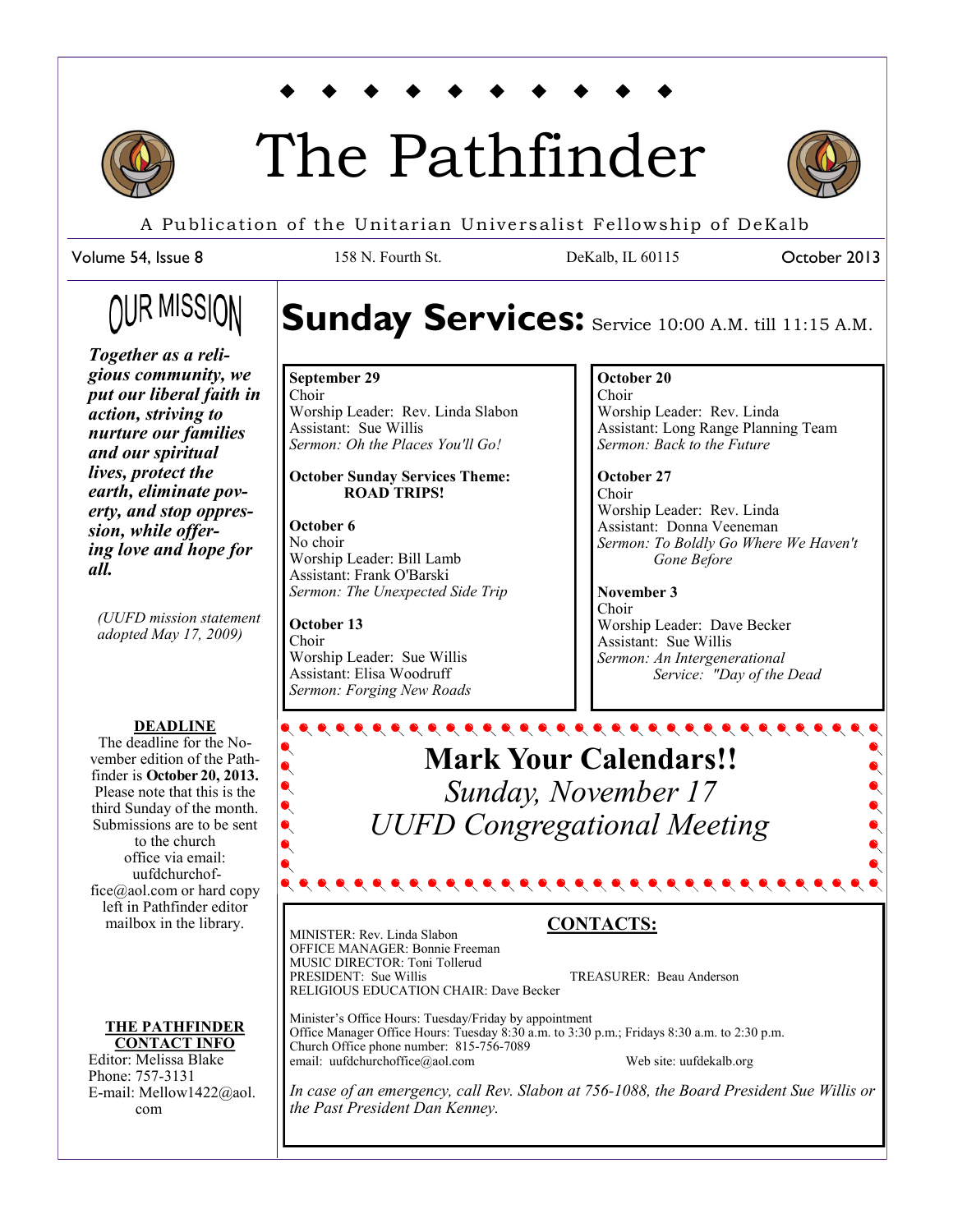## **Minister's Musings**

At our Sunday service on September 15, twenty five members and friends submitted stories about themselves and about UUFD. Our yearly theme, *Me, Myself, and UU,* and the members of our Long Range Planning Team invite us to reflect on our identity and history so that we may better plan our future. At the historical storytelling experience on 9-15, six stories were shared out loud, but we all hungered to hear more. I promised that these stories will be shared in a number of ways. Here are two of them:

**Thoughts on Storytelling –** Like a person, a congregation has a personality with its own stories, memories, identifying characteristics, history and issues. And a congregation has a vocation, that is, its own communal hopes, dreams, goals, callings, expectations and aspirations. In your mind, examine the years of UUFD's existence: 1960 to 2013. Think too about who you were during these decades and why you are who you are. Now tell us a brief story about UUFD that has shaped you in some way.

#### *A story from Rev. Linda Slabon:*  **What is the story? What happened and when? Give an approximate time or year.**

In the early years of UUFD, the 1960s, Helen Merritt got the women together to make a tapestry.

She designed it and then asked them to bring old clothes and coats that they tore into strips of fabric. Then used the strips to weave a gorgeous piece of nature art made by many hands.

#### **How did it (the story, people, experience, issue) affect you?**

First, I love the beauty and spirit of the tapestry. Second, I was deeply affected by how an artist would work to bring others into her art project (our UU

democratic process) and make this art piece from used, sustainable materials before it was popular. Third, I learned later that if someone had woven poorly or put in the wrong color or made mistakes, Helen would go back in and quietly but decisively, re-do the work so that it was – to her professional artist's eye –an *excellent* work of spiritual art.

#### **What might it mean for our whole community?**

In Helen's art, a UU artist, I see three values that still permeate this place and are now, I think, in UUFD's DNA. I see it in how and why we selected THIS building as our church home. And, Helen called upon it again in the creation of the art tile wall in our sanctuary, which is so descriptive of who we are:

 Be sustainable, frugal, and love things (and people) into a reusable and beautiful condition. Involve others as much as possible – have them contribute and let them know they matter.

Do not shirk on the commitment to excellence. Fix it if someone else didn't get it quite right.

#### *A story from Sue Willis, UUFD Board President:*

**What is the story? What happened and when? Give an approximate time or year.** 

On November 9 of 2012, Frank went into surgery for what turned out to be colon and small intestine cancer. He was in the hospital for 13 days after that, which included a second major abdominal surgery. Throughout it all we were surrounded by friends, mostly from UUFD. People walked our dog, fed our cats, did our dishes and laundry, and brought us meals. I cannot emphasize too strongly how much it meant to me not to be alone during that time.

#### **How did it (the story, people, experience, issue) affect you?**

I was overwhelmed with the love and caring we received, from so many people! It made me an even more active member of our community, and aware of many opportunities where I could pay forward the support we received.

#### **What might it mean for our whole community?**

We really are a community in every sense of the word. We are there for each other in times of joy and times of sorrow, when things are easy and when they are hard.

Our stories help us consider what comes next in our life together. Ponder again Gil Rendle and Nancy Ammerman's quotes: *Congregations need to understand that the freedom they seek in order to move with confidence into the future will come from the strength of their spirit, not structure, programs, attendance or financial giving, but the strength of their spirit (*G. Rendle); and *"Vision is a continuous conversation to define clearly the results a group of people want to create"* (N. Ammerman). With each story we hear, we are better prepared to answer these questions: "What is UUFD's strength of spirit?" and "What results do we want to create?"

*In CommUUNITY*,

Rw. Jinds

#### **UUFD Staff News**

- Bonnie's hours are Tuesday 8:30 a.m. until 3:30 p.m. and Friday from 8:30 a.m. until 2:30 p.m.
- Rev. Linda's hours are Tuesday, Wednesday and Friday by appointment. Please call 815/501-4788.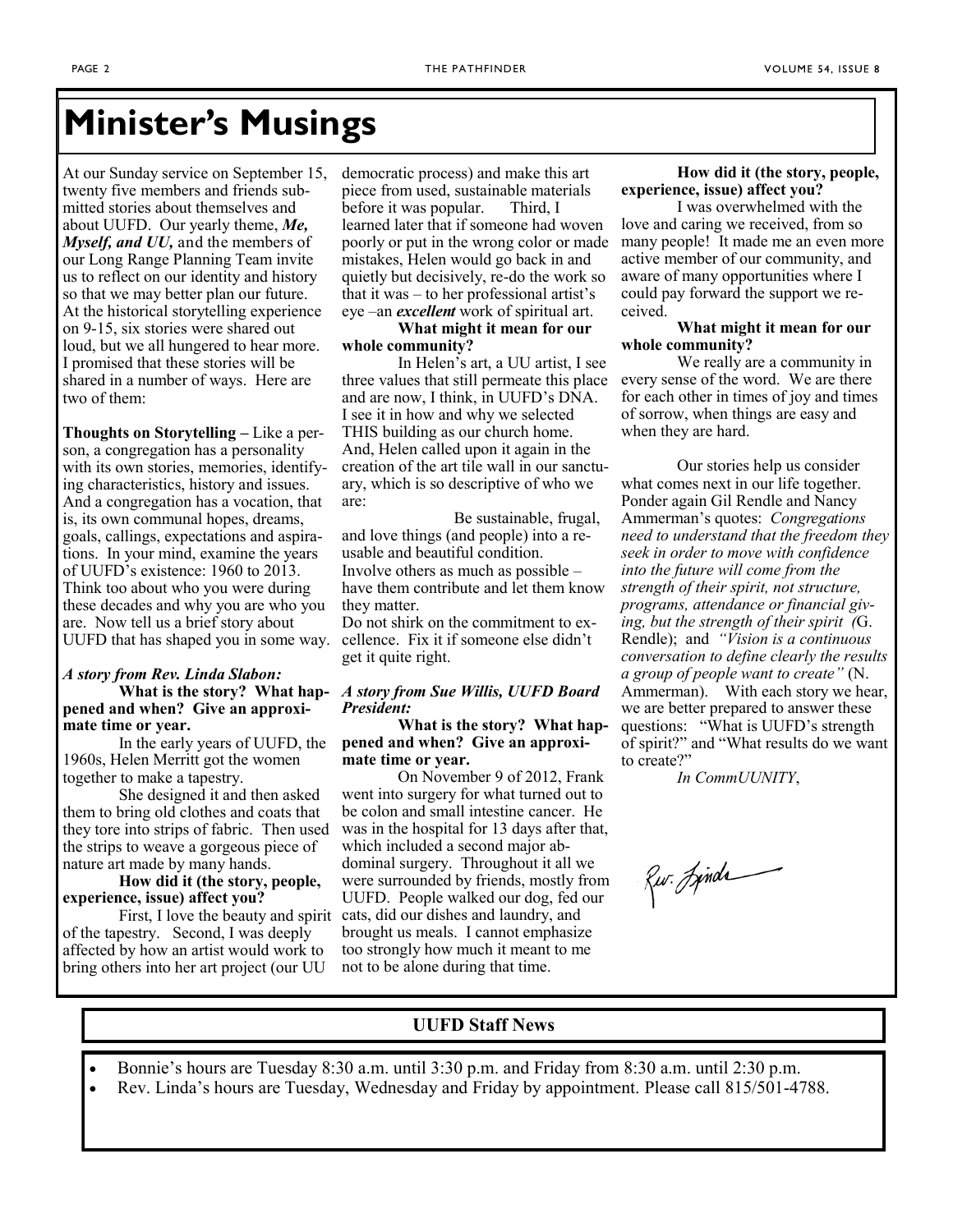

**Mark Your Calendar For These UUFD Events**



| <b>September</b>                                |                                                                                         |                      |  |
|-------------------------------------------------|-----------------------------------------------------------------------------------------|----------------------|--|
| 28                                              | Community Breakfast @ UUFD hosted by Welcome Cafe & Community                           |                      |  |
|                                                 | Kitchen                                                                                 | 10 a.m. to Noon      |  |
| <b>October</b>                                  |                                                                                         |                      |  |
| 1                                               | Evening Meditation (meets every Tuesday)                                                | 5:30 p.m.            |  |
|                                                 | Board of Trustees in the Fellowship Hall                                                | $7:30$ p.m.          |  |
| $\begin{array}{c} 2 \\ 3 \\ 4 \\ 4 \end{array}$ | Mindfulness Meditation @ Estelle's (meets every Thursday)                               | 10:30 a.m.           |  |
|                                                 | Local Flavors Fundraiser at UUFD for DeKalb County Community Gardens & WCCK 6 to 8 p.m. |                      |  |
|                                                 | Peaceful Meditation (meets every Friday)                                                | Noon                 |  |
| 6                                               | Drum Circle                                                                             | $12:15$ to 1:15 p.m. |  |
| $\frac{6}{7}$                                   | Yoga — class for experienced practitioners (meets every Sunday)                         | 7 to 8:15 p.m.       |  |
|                                                 | Safe Passage Vigil @ First Congregational Church                                        | 6 to 8 p.m.          |  |
| $8-10$                                          | Rev. Linda will attend UU Minister's Conference in Racine, WI                           |                      |  |
| 9                                               | Divination and Creativity                                                               | 7:30 to 9 p.m.       |  |
| 12                                              | Long Range Planning meeting @ Rev. Linda's                                              | 9 to 11 a.m.         |  |
| 13                                              | Long Range Planning Coffee Chat after the service                                       |                      |  |
| 13                                              | UU YaYa                                                                                 | 6 to 9 p.m.          |  |
| 14                                              | Safe Passage fundraiser $\omega$ Buffalo Wild Wings - % donated for purchases           |                      |  |
| 15                                              | UUFD provides Hope Haven meal                                                           |                      |  |
| 15                                              | Long Range Planning meeting @ Rev. Linda's                                              | 7 p.m.               |  |
| 16                                              | Welcome Café meeting in the Fellowship Hall                                             | 7 p.m.               |  |
| 16                                              | Illinois Unites for Marriage in the Library                                             | 5:30 to 8:30 p.m.    |  |
| 17                                              | Teach Girls Global - evening                                                            |                      |  |
| 20                                              | Congregational "dot voting" to straw poll and establish preferences regarding goals.    |                      |  |
| 20                                              | Crop Walk @ St Peter's Episcopal in Sycamore                                            | 2 p.m.               |  |
| 22                                              | Long Range Planning meeting @ Rev. Linda's                                              | 7 p.m.               |  |
| 26                                              | Welcome Café breakfast                                                                  | 10 a.m. to noon      |  |
| 27                                              | Welcome to a Free Faith Pathways Seminar 1                                              | 1:30 to $3:30$ p.m.  |  |

### **Pathways Seminar Held at UUFD This Fall**

Each session is a chance to meet other UUFD folks and build relationships. In addition, you will learn more about your own spiritual quest, explore Unitarian Universalist faith traditions and find out about our church home here in DeKalb. The class is free and open to all. Children are welcome to be present nearby while we adults are in class together, OR please contact the Church Office ahead of time and we will try to arrange childcare. Call UUFD at 815-756-7089 or Rev. Slabon at 815-501-4788.

*The Welcome to a Free Faith Pathways Seminar* will be held on:

| Pathways I – Sunday afternoon, October 27                             | $1:30-3:30$ p.m. |
|-----------------------------------------------------------------------|------------------|
| Pathways II – Sunday evening, November 3                              | $6:00-8:00$ p.m. |
| Pathways III – Saturday evening, November 10 6:30-9:00 p.m. (Potluck) |                  |

Come deepen your spirit and travel the road for a time with the spiritual seekers at UUFD. Come explore your religious odyssey. Come meet others who are on their spiritual quest. Come learn about Unitarian Universalist history, identity, and aspirations. Contact Bonnie Freeman, our Office Manager, at [uufdchurchof-](mailto:uufdchurchoffice@aol.com)

[fice@aol.com](mailto:uufdchurchoffice@aol.com) or 815-756-7089 with any questions and to request childcare.

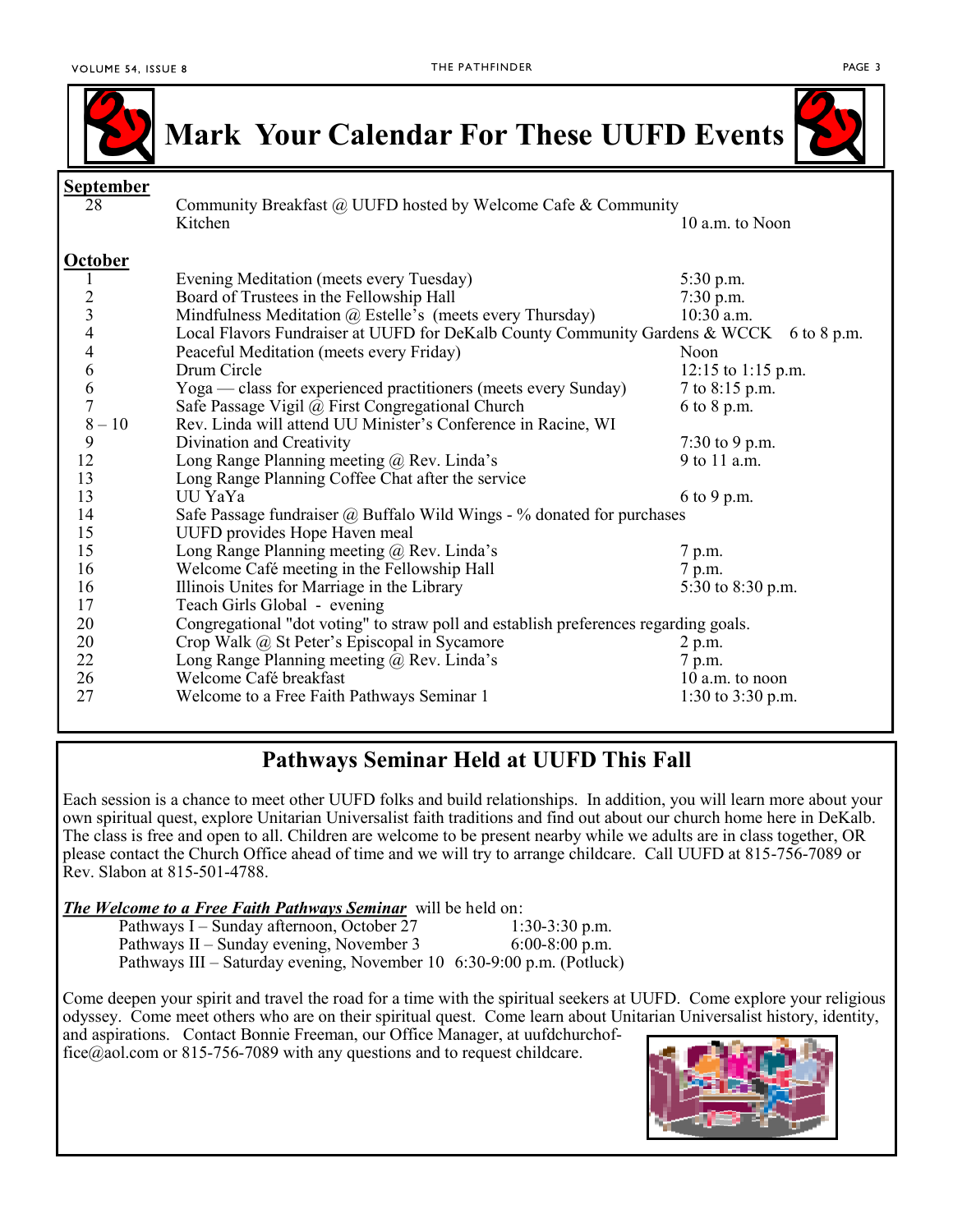## JOYS & CONCERNS



Congratulations to new mom, Xena Lovings, and new dad, Courtney Carter, on the birth of Cian Reese Carter, born about 1 a.m. on Monday, September 16. He is a big boy…8 lbs. 14 oz. and 21 inches. Grandmom Danica and Grandpa Tim are thrilled.

Mathew Verkler is happily settled and now living in Fuquay-Varina in North Carolina. He remembers the people of UUFD with deep affection and welcomes a "hello and how ya' doin'" email or phone call. His information is 919/539-1621 or [Mathew.verkler4@gmail.com.](mailto:Mathew.verkler4@gmail.com)



It is with great joy that we welcome Megan King to the UUFD child care staff. Megan began on September 29. Please stop by and introduce yourself and make Megan feel welcome.

Lon Clark's father, Harry, has been entered into hospice care. Let us surround Lon and Kathy with the love and prayers that they have given so freely to others.

## **Team Challenge Walk In Las Vegas In November**

Did you miss the opportunity to donate to the Take Steps Walk for Crohn's and Colitis that Will and Ashe walked on June 22? Don't fret! There is another opportunity. Will will be walking 13.1 miles with Team Challenge in Las Vegas in November in honor of Ashe. All donations go to the Crohn's and Colitis Foundation of America to support research and patient support programs for Crohn's Disease and Ulcerative Colitis. Donations can be made online at: http://www.active.com/donate/vegasIL13/wireland. If you prefer to give an offline (check or cash) donation, you can see Will at any of the upcoming services.

Thanks for your support!





## **Three Meditation Groups Held For UUFD Members and Friends**

Currently there are three opportunities for members and friends to practice meditation. Research has shown that meditation helps to reduce stress, focus the mind, and relax the body. *Mindfulness Meditation* meets on Thursdays at 10:30 a.m. at the home of Estelle Von Zellen. *Peaceful Meditation* meets on Fridays from 12 noon to 1:00 p.m. at the UUFD Library room. *Evening Meditation* meets on Tuesdays at 5:30 p.m. at UUFD and will resume on September 3 after a summer hiatus. If you have questions, contact the coordinators of the meditation groups: Estelle Von Zellen (815-756-2801) and Rev. Linda Slabon (815-501-4788).

## **Youth And Young Adult Group Build Community at UUFD**

#### **WHEN: Sunday, October 13 6:00 p.m.**

UU YAYA meets to build community, have fun, lend support, learn and serve together and to give witness to our spirituality. Age range is 13 to 39. We follow a covenant that includes: *Practicing Step Up, Step Back.* Meaning that we will share honestly and compassionately when someone needs to pull back, and we will invite someone to speak up or step in. *Limited confidentiality.* Be responsible for your own level of sharing and remember that you can ask that something be held in confidence. *Steering clear of trash talk*, and *Practicing Ouch!!- Oops.* Sometimes someone says or does something that hurts -- Usually not on purpose. Don't ignore it. Acknowledge it and work together to understand it.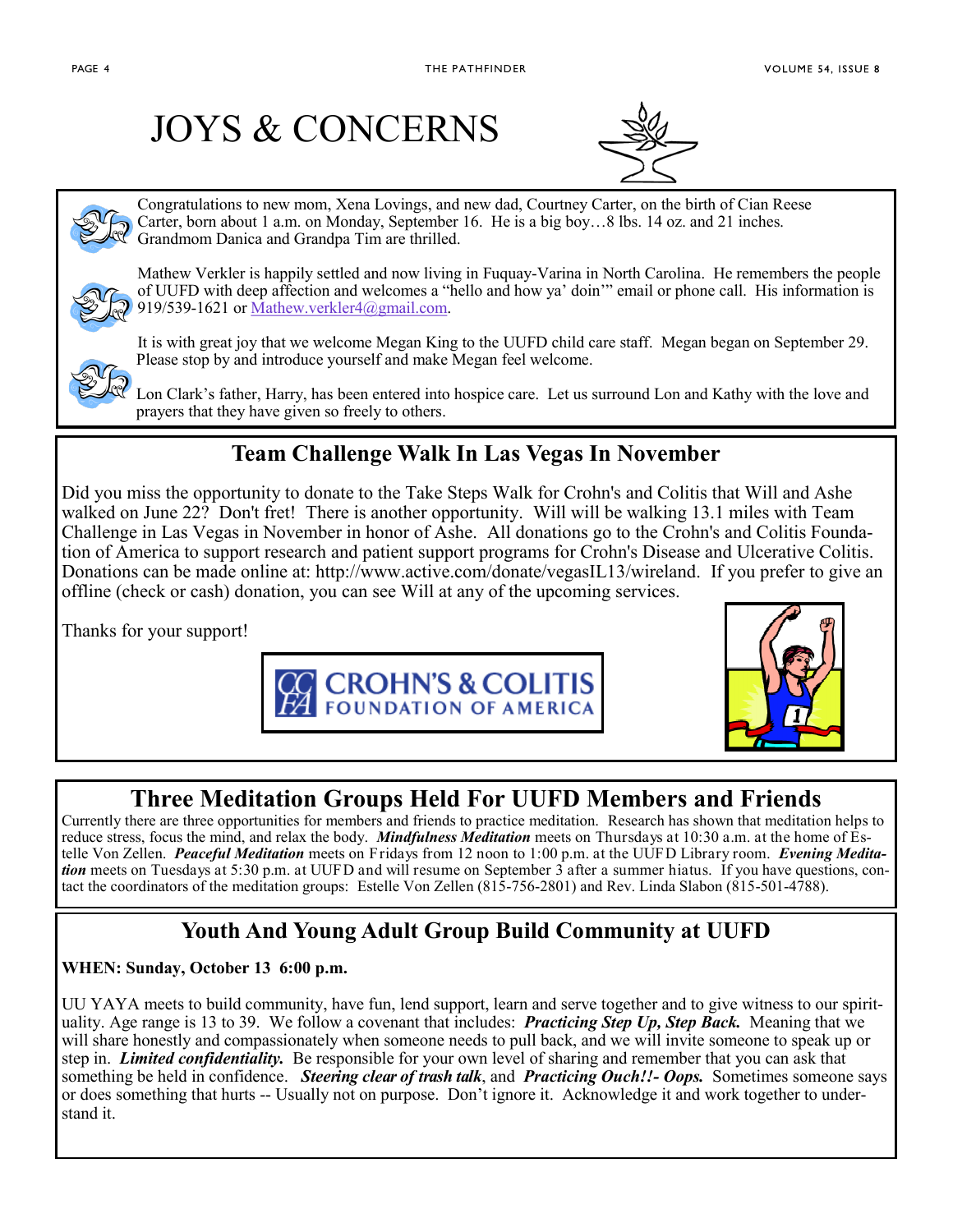### **Walk With Friends and Make a Difference In Someone's Life!**

#### **WHEN: 2 p.m. on October 20 @ St Peter's Episcopal in Sycamore**

Join CROP Hunger Walk! You can get a collection envelope from Maylan Dunn-Kenney during coffee hour on Sunday. Or email her at [maylan.dk@hotmail.com t](mailto:maylan.dk@hotmail.com)o make arrangements for a delivery.

You can sign up as a family or as an individual. Just write the number of walkers on your collection envelope. If you want to use electronic tools for fundraising, sign up on the Web as well. This year, you can sign into your participant page through Facebook and use the Facebook networking tools to publicize your participation and get donations. To sign up, go to [http://hunger.cwsglobal.org/site/TR/CropWalks/General](http://hunger.cwsglobal.org/site/TR/CropWalks/General?sid=1701&type=fr_informational&pg=informational&fr_id=17666)   $sid=1701\&$ type=fr\_informational $&$ pg=informational $&$ fr\_id=17666

Select "join a team," and join the Unitarian Universalist Freedom Walkers. Even \$20 can make a difference...several meals for an elderly or disabled person in DeKalb County, a year's worth of life-saving vitamin supplements for two toddlers or clean water for a displaced family in a natural disaster. Imagine what \$100 can do!

### **Final Local Flavors Harvest Dinner of 2013**

DeKalb County Community Gardens is partnering with the Welcome Café & Community Kitchen for the final "Local Flavors Harvest Dinner" of the 2013 growing season. The harvest celebration meal will be held Friday October 4<sup>th</sup> 6pm to 8pm at the Unitarian Universalist of DeKalb, located at 158 North 4<sup>th</sup> Street in DeKalb. Tickets should be purchased in advance and they are \$25 each, children 12 and under are free.

The previous dinners have been very well attended and sell out, those interested in attending are encouraged to call or email early to make their reservations. Terri Mann-Lamb, owner of Sunn Flower Gourmet & Catering, will be a chef along with Monika Merryman of Sycamore, for the meal. They will be making various dishes for stations that will feature locally raised vegetables from Montolbano Farms of Sandwich, DeKalb County Community Gardens, and poultry / meat from Hassellmann Family Farms of Marengo. The evening will provide many choices, including delicious options pleasing to the vegetarian as well. There will also be music provided throughout the evening by Gretchen Sigwart with her harp, Bonnie Anderson playing piano, local musicians and folk singers Heath Johnson and Jessie Brown, in addition a new musician to the area, singer Jenny Lupa will all be performing.

Another unique part of this event will be a special focus on the local wineries of DeKalb County. There will be a wine tasting of various wines from Prairie State Winery of Genoa and Sycamore, and also bottles of wine will be raffled off from the Waterman Winery. Prairie State will have many wines available for tasting.

The proceeds from the event will be split between DeKalb County Community Gardens and Welcome Café & Community Kitchen. Welcome Café & Community Kitchen is a new local non-profit established to decrease the food gap in DeKalb County by providing a welcoming environment to enjoy a healthy meal, and establishing an incubator kitchen for small locally owned businesses that promote sustainable practices. The Welcome Café also provides education, job training, and assistance with finding occupation. The group has been offering periodic Saturday morning brunches at the Unitarian Universalist in DeKalb. The next Welcome Café brunch will be held Saturday September 28<sup>th</sup> 10am to 12pm at the Unitarian Universalist 158 North 4<sup>th</sup> Street.

DCCG and the Illinois Stewardship alliance are working together to promote local eating in northern Illinois. The goal of "local flavors dinners" is to raise awareness about the healthy food choices that can be found close to home. Local Flavors dinners connect local growers with local chefs. It is a farm to table event that highlights locally raised food and also spotlights local chefs. DCCG's first local flavors dinner drew nearly 100 to Feed'em Soup in July, a capacity crowd enjoyed the Tapa La Luna event on the 22<sup>nd</sup> of September. DeKalb County Community Gardens is in their second year. Thus far, they have raised over 5 tons of food donated to local food pantries, Voluntary Action Center, DeKalb County Health Department, community meal sites, senior citizen centers, and senior citizen living facilities. DCCG has installed and helps coordinate over 40 garden sites, including elementary schools in DeKalb and Sycamore, gardens are located at Conexion Communidad, Golden Years Plaza, in vacant lots owned by Ideal Industries, Dolce Vita Salon and Spa, Kish Health Systems, City of DeKalb, City of Genoa, and the Town of Cortland. DCCG manages nearly 10 acres of growing space. With the help and support of over 300 volunteers throughout the season, and support of over 60 partnerships and sponsors.

"The Local Flavors Dinners have become a great community event. Great food, conversation and music make for a very enjoyable evening for all," said Dan Kenney, director of DeKalb County Community Gardens. For more information, or to reserve your spot call Dan Kenney, at 815-793-0950 or send him an email at dkenney53@hotmail.com.